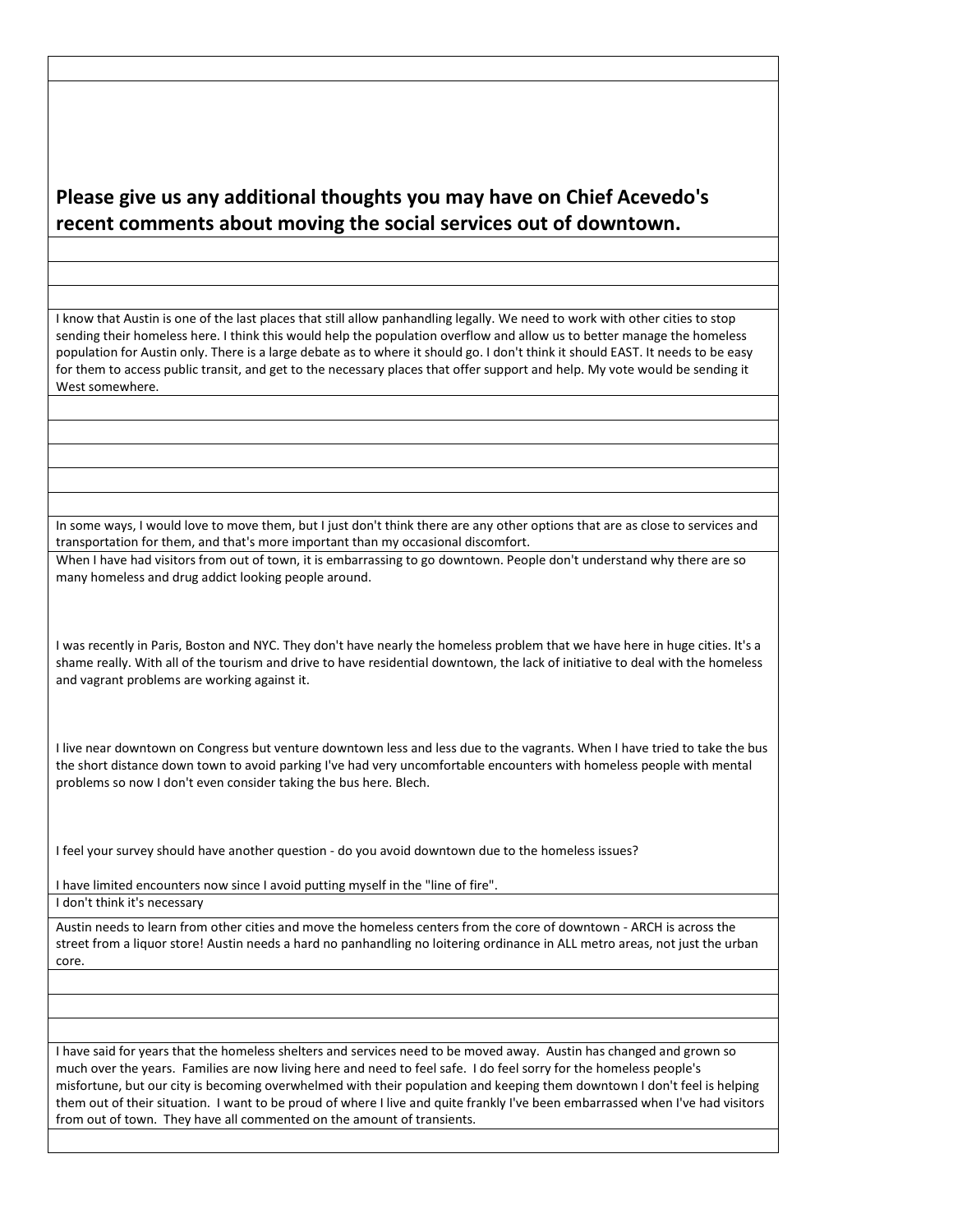There must be a better, safer environment for the homeless to stay....away from tempting downtown. Better for all concerned, business, residents, homeless themselves.

Downtown is precisely that! Individuals who are homeless have been there much longer than any of us urban dwellers who now call DT Austin home. I strongly disagree with re-distribution of these individuals to an area outside of downtown. I do not think that this would accomplish what Chief Acevedo hopes that it would. It would only re-distribute panhandling to a different area. Unfortunate circumstances do happen and can happen anywhere.

Just look at Cabrini Green in downtown Chicago as an example of what "re-distribution" of individuals did for that city...and for the individuals involved in that social experiment.

I vehemently oppose this idea.

This is the best move for the city of Austin

Brazos between 5th and 6th needs to be more actively monitored by the police. Because fo the park benches, it has become a favorite area for the homeless.

That is a smart move that would improve safety and quality of life in the city, as well as increase tourism revenue, improve property values downtown, and allow social services to be provided as cost-effectively as possible.

Austin is a great city with a vibrant downtown but the homeless issues are getting out of control to the point that many people are getting concerned for their safety. You can't walk down Congress in particular and not be harassed for money each and every day, some being more aggressive than others. It's scary!! Downtown is also getting a reputation for frequent violence which is a bad thing for the whole city. The panhandlers seem to really prey on the tourists as well which is again scary and very uncomfortable. They are very persistent with their requests for cash!! Please help!!

Moving the social services to less accessible locations doesn't seem like it will serve the population that is really making use of the services.

It seems like having such a large concentration of bars is contributing to the problems -- the excessive drunken patrons roaming the streets isn't always a "safe" environment.

What are the recommendations from the local and national groups that address this issue? There must be a way to separate out some of the transients that are aggressively panhandling and assaulting others to reduce the problem to a more manageable level.

If the services are moved from downtown then the transient population will move with it. Downtown is a visitor destination and should be kept free of panhandlers. I recently visited downtown Denver and their transient population is huge and I was accosted on every street corner.

I hear female visitors in the coffee shop complaining about pan handling. Some even restrict their activities to the hotel and the convention center.

I am undecided about moving them out of downtown. Ideally, we would address the root cause of their homelessness rather than moving them to another part of town. Also, the services are already established in downtown. Who will pay for moving them? What community will then agree to take those businesses/non-profits? There needs to be a clear argument and plan if we, as a community, are to move social services anywhere.

If the homeless population is downtown then social services need to be where the homeless are located. If locating the services out of downtown will cause the homeless to move out of downtown to be near where the services are located then Chief Acevedo's idea is probably a good one, especially if safety issues become more widespread downtown. However, if the relocation of social services to another area draws the homeless population to that area, and safety concerns increase in that area, then obviously these concerns will have to be dealt with. Bottom line, safety will probably be a concern no matter where the social services are located.

Downtown is a neighborhood just a important as any in Austin. It has grown in residential population by the thousands.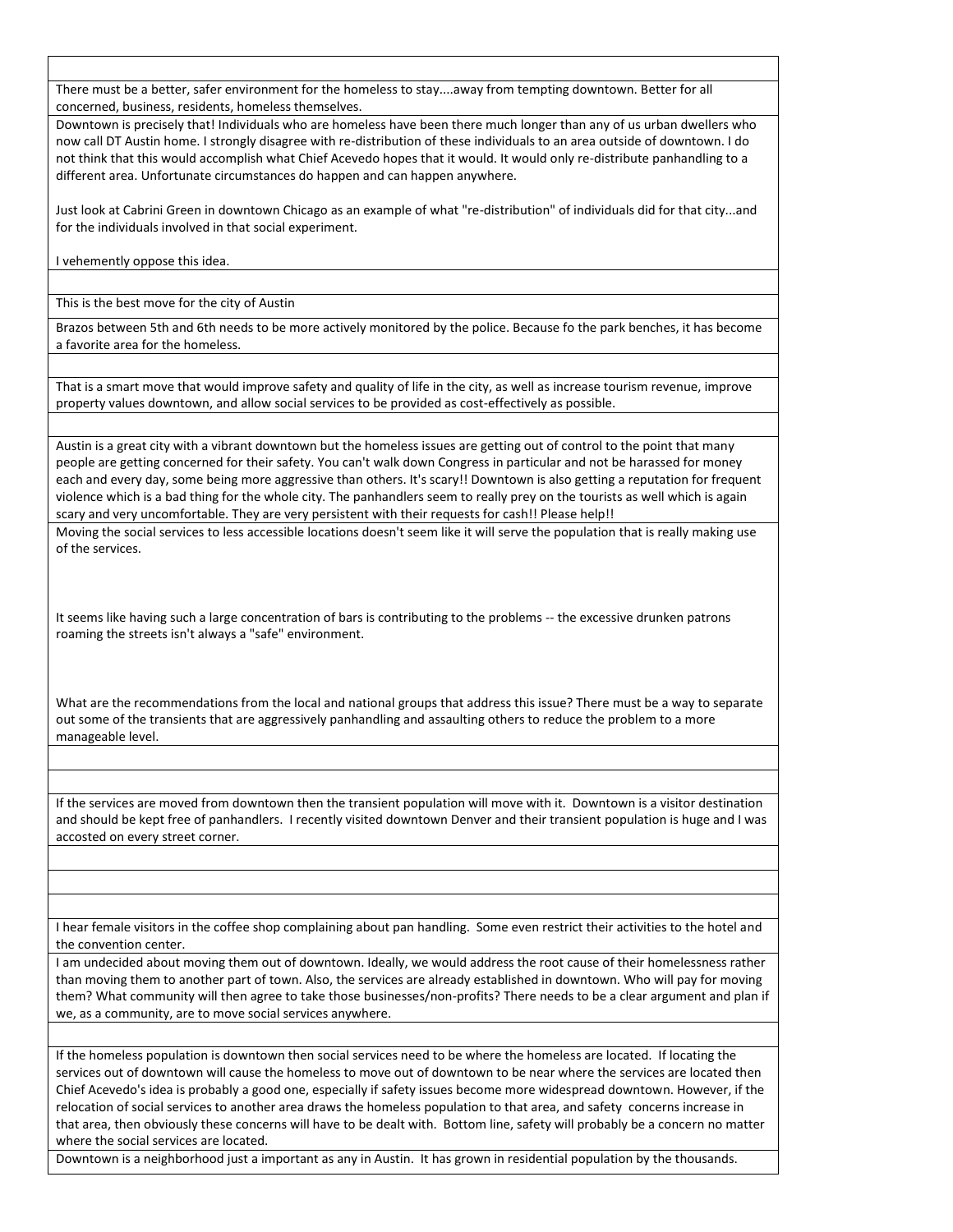Many years ago when downtown was mostly commercial uses the placement of social services may have been appropriate but now it is not. Downtown Austin is the Downtown of Texas and with the huge amount of tourists visiting and a significant population living, working and playing downtown, social services are not appropriate for this area. The social services should be coordinated and organized together on a campus outside of downtown similar to other cities.

Most of our visitors to Austin see downtown and panhandlers give a bad image. Move 'em out.

Particularly transients cognate in the shelters when they are downtown. The shelters should move to the east, where there is lots of space, close to bus lines and other facilities. As downtown grows, the shelters have no business downtown.

The police chief continues to do a wonderful job and he has my full support. Doesn't he hail from Los Angelas where I'm sure the crime rate is much higher? Shameful that Austin is catching up. I no longer want to be downtown at night. It is clearly too dangerous even with the amount of young ppl drinking excessively (ie raney st/w 6th st). It's like Spring Break every weekend. Sirens, cops, EMS, firetrucks everywhere in the evenings. Very sad.

I think it's a good idea. I was driving through DT last week and saw a homeless guy bothering two young ladies, and this was on W. 5th street, a good ways from Congress. I felt bad for not pulling over and making him leave them alone. I think there are a lot of homeless people that are dangerous and demented and I think moving them out of DT will be best for both them and the rest of the DT population.

Moving social services out of downtown, just kick the can over to another neighborhood.

I think if there was a designated zone where mobile social services for the homeless could operate, it may improve homeless management issues.

I understand the delema of where but we MUST move them somewhere to avoid loosing the most valuable thing we have going for downtown in the new condo population and new businesses and tourisim is all at risk if some thing is not done to move them out. The are already starting to come to the Republic park in front of the NEW COURTHOUSE. NOT ACCEPTABLE FOR A NEW AND GRAND PROJECT SUCH AS THIS.

Please move them SE or NE of downtown and build them the little town that they need to live in with groceries, cigaretts and liquor, housisng and Trees to SIT under.

LL

When you move the transient population,where will you move them too? What are the solutions?

I don't know what Chief Acevedo's reasons are, but I do firmly believe that downtown residents and workers should NOT have a NIMBY attitude towards the homeless and homeless services.

As a general rule, city services should be concentrated downtown. I don't see any reason homeless services should be an exception.

Although I am sypmathetic to the needs of the homeless and have contributed time, money and clothing/blankets I feel the transients have become aggressive towards residents due to the lack of consequences for their negative actions. The downtown area east of Congress is not safe and I am harassed every time I visit the area. I now avoid the area.

I completely agree with Chief Acevedo's comments and hope that they are carried out. Moving the social services out of the downtown area east of Congress will better serve the residents and businesses of the area and they are the ones paying the taxes.

Chief Acevedo has the best interest of Austin in mind by supporting the move of social services from downtown. From his perspective he can see the numerous problems being created by the downtown location of social services. The homeless and transients are but one component of the population of Austin. The location of their services should not be detrimental to the vast majority of the population of the city and the downtown dwellers and workers in particular. The recent rise in violent crime involving the homeless needs to be addressed by moving their focal point from downtown.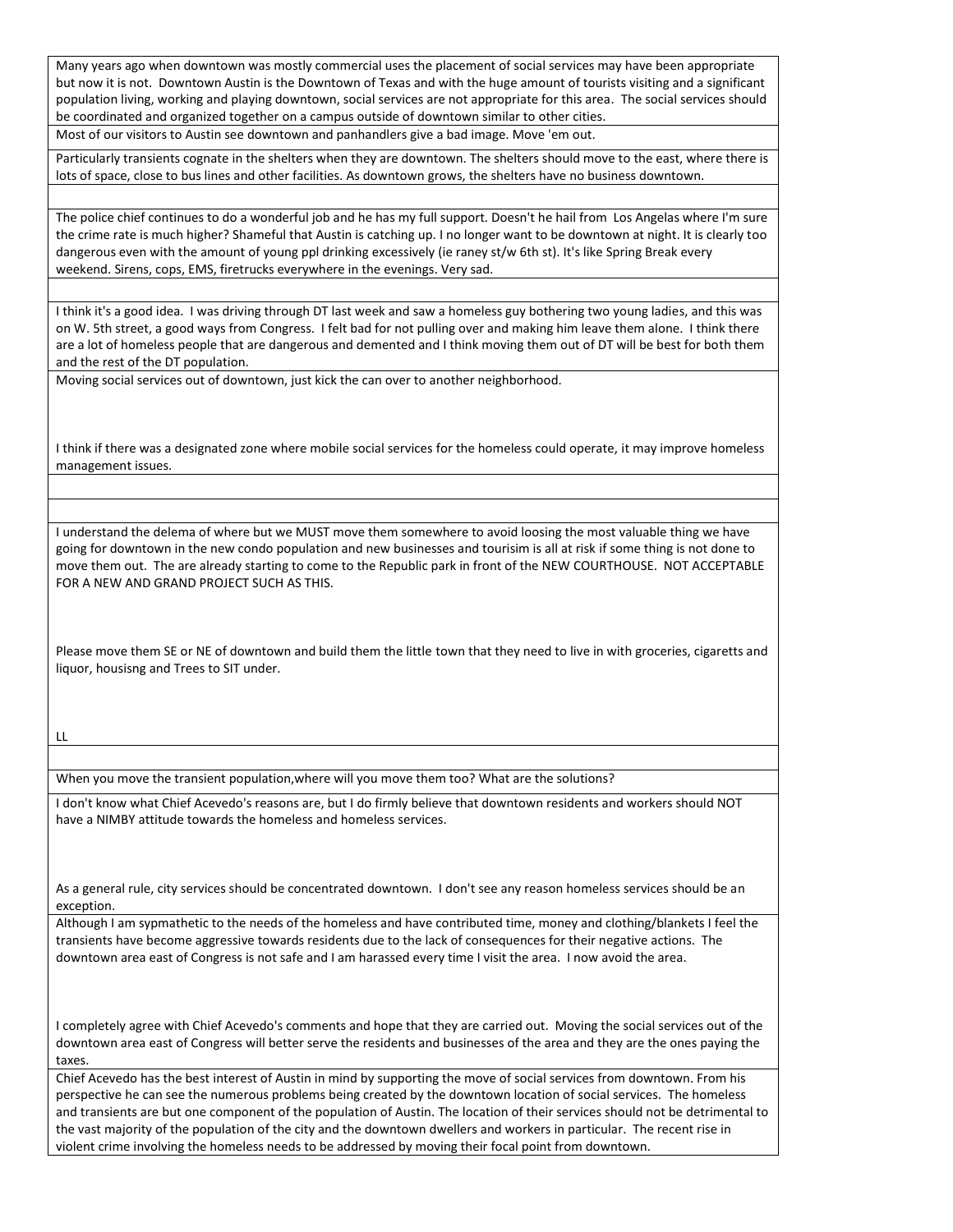Totally agree. If you built it they will come.Example-new benches at 6th and Brazo. We lived on Littlefield Qtrs. for 6 1/2 yrs, it was bad enough with sitting/trash in the planters on the 6th St. side. But to actually put benches on Brazos! We still come to 6th St. every Friday evening and often between the 2 of us may be DT 2-4 times a week. You can`t be DT and not be distrubed once or probably more an evening.

Just moved from downtown to NW Hills. There are panhandlers and transients all over the Anderson Lane, Burnet to Mo-PAC area. It would help, I think, if there was a concerted effort to get people from giving money at intersections. They think they are compassionate but they are enabling alcoholism and drug addiction.

I want the homeless to be helped and it seems another location might be appropriate . One reason being it might discourage homeless from other communties comin g to downtown where there can hangout and be entertained .

I particularly find the homeless population in the library a concern. I pay the taxes and don't feel comfortable using the library except to run in and check out books. I hope this problem can be address when the new library opens.

I've been o other cities and have seen the same problem.

Move the services or when APD picks up people assist them by taking them to the outskirts of the county.Onc e this is done a few times, some may feel they are not wanted downtown and move on.

I think that social services should be centrally located in the near diwntown so that the greatest number of homeless can access those services.

But I don't think that those services need to be in the heart of downtown, as our downtown is one of our only tourist attractions.

Previously worked at 6th & Brazos. One of the reasons I left the positon was due to the panhandling issue.

I understand homelessness is a major social issue. Unfortunately, in protecting their rights, my rights are infringed upon. I am solicited several times a day by panhandlers. i have had them come in to a restaurant while I am eating to panhandle. If you sit or eat outside you are accosted. Now the city is removing benches that were part of a beautification process because that was easier than dealing with the homeless hanging out and sleeping on them.

Services and shelters should be moved if we want Austin to be a world class city. There is no reason to have shelters and services on block from major business and tourism areas.

Additionally, those panhandling do not want money for food or shelter. There is an over abundance off food available DT. The money is wanted for booze and drugs.

It's not just that the homeless shelters are downtown, it is also that the county jail system releases prisoners to the homeless shelters. Our county and city criminal justice systems funnel all of the problems to downtown.

I fully support him on his view that the homeless need to be moved out of downtown. I hope we can copy other cities on what has worked for them. I want the homeless to have access to services and I am willing to pay some tax to help out if necessary but as a single women walking many times alone downtown I feel insecure with so many mentally ill and unstable people walking around me.

As Downtown is growing the homeless population seems to be growing as well and they are getting more aggresive. I am afraid to walk with my dog at night every day because I always run into a homeless guy that is either drunk or high, and I am afraid about my personal security.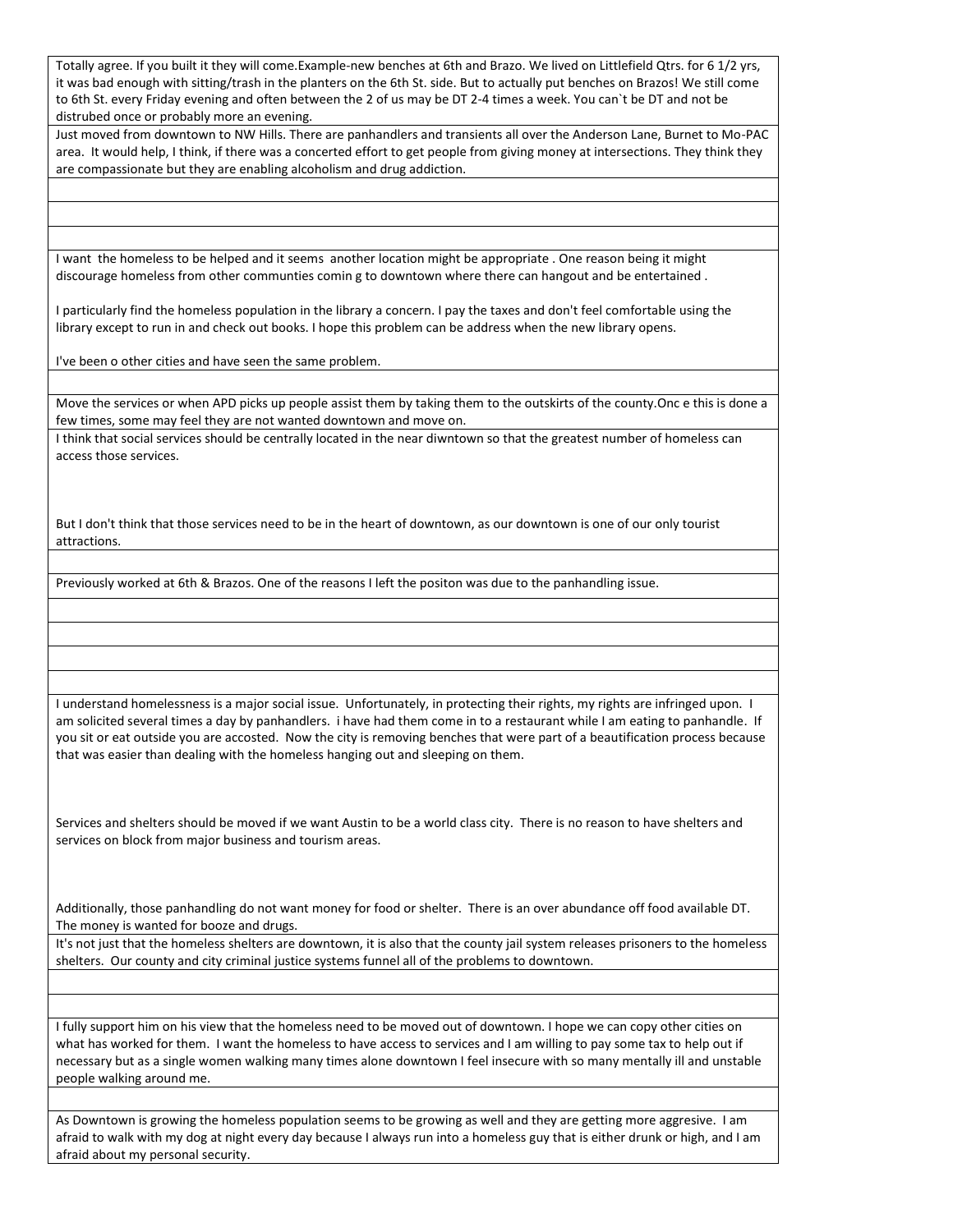If we want to make downtown thrive and be a welcoming town, it really would be great if the non profits that help homeless move away from the heart of the city. Maybe the lack of traffic in another area will indirectly help "marketing" homeless activities

Moving services out of downtown will not prevent the homeless from panhandling downtown, and simply make it more difficult for them to get assistance.

I think that moving the homeless from downtown will make it even more difficult for them to get services.

The other thing that I think is not good is that it will hide the homeless from the people in the state that can do the most for them.

Finally... It seems most likely that if the higher ups in Austin want to move the services to the homeless they will most likely put them in East Austin. The visual of homeless people in the gated communities of the west is jarring. East Austin is trying hard to work out the multicultural, multi economic level issues. It is not time for this part of Austin to have another issue to deal with.

Not sure if I agree or not since I do not know what the options are and the impacts to both the downtown areas and the homeless that are utlizing the services. I am all for looking at alternatives, but need more detail before i could firminly commit to an answer. Thanks for asking

It is illogical to have services for the homeless in operation so near the main entertainment area used by Austin residents and visitors to Austin.

I think Austin has become a haven for homeless people because of its generally year-round climate and liberal attitudes. I suggested to one homeless mand that he go to the Salvation Army for help; the response: "Naw they make you do things you don't want to do, like work, go to classes". Thats the ticket, send them off to the non profits for rehabilitation followed by a "three strikes your out" policy. What is a "three strikes your out" policy? I suspect that every homeless person has been through or offered rehabilitation by various nonprofits dozens of times. If, after 3 attempts, they don't accomplish the objectives of the program or don't accept the program they should be banned from loitering/panhandling in the downtown area for good. Enough is enough!

I think the re-development of 6th street is going to be difficult with the homeless center so close. I see more of an indigent problem on 6th street than any other area - day or night - alcohol seems to attract. Lots of panhandling here.

I do hope 6th street can be developed to its historic value for tourist as well as locals as Waller Creek comes to be.

I certainly feel for many of the homeless population, but downtown Austin's quality of life is affected by the concentration of all of the services looked downtown.

Not sure on where to relocate the services.

It would be the right thing to do. It is Crazy to invite all the out of town people Downtown and put a homeless services, right in the middle of it. In the real world the City Council does not have a backbone to move it. The City Council will say that is the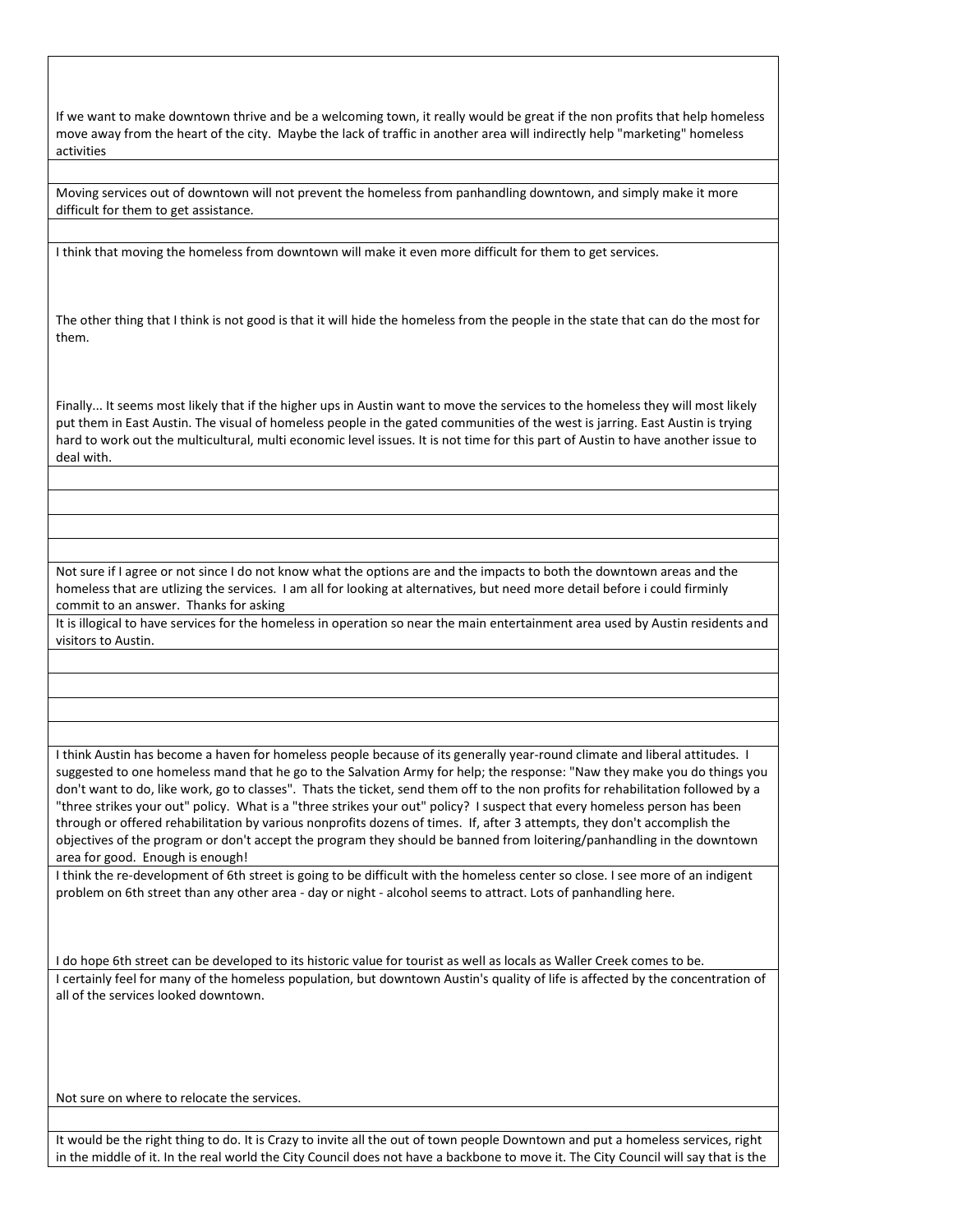best place for it, because if they move it, It would have to go where land is cheap and it is no way they are going to move it to East Austin. So it will stay on a 30 million block of land so the City Council will keep their jobs.The APD Chief Art Acevedo is just saying " Hey everyone why is the elephant in the room?"T he City Council will tell him to "Shut up."

Within the past 24 hours, I've encountered two homeless persons passed out on the street corners on E. 5th Street, one at Red River and the other at Neches on opposite sides of the Hilton. One was last night, while the other was at 12:30 this afternoon. I've seen them urinating and defacating in Brush Square, across from the Convention Center in broad daylight. It's getting disgusting downtown and if I were a visitor to the Hilton, I'd never come back. Unfortunately, I live here. Don't really have an opinion...I mean, where would they go to? I can see how it would help make the downtown visitors feel safer, and would add to beautify the appearance by not having some ragged looking people around -- but I also don't see that they really harm anyone.

Whether it is so in fact or not, Austin seems to have a higher percentage of homeless people downtown compared to many other cities I have visited, except San Francisco.

Admittedly, most of these folks are not aggressive,

but when, for example, one is enjoying a downtown coffee shop and a number of homeless come in one after another to use the restroom or simply "hang out" it becomes somewhat unpleasant.

I would likely never walk around Red River-Neches-Trinity from about 7th Street to 15 th Street alone at night.

Downtown is closer to services and opportunities and more convenient for the homeless population. Moving them will effectively erase them from the public eye and perhaps make things less annoying for downtown residents, however it will do little or nothing to benefit the homeless. Austin should work to provide better services for their homeless population, not simply move them away.

I think it can benefit many more than us that live downtown. More people might actually come downtown and businesses might bring back their conventions and hold meetings in and near downtown. I believe we need to have more strict laws about being asked for money...in fact I think they should not allowed to come up and ask you for money...if someone decides they want to offer their help, they can but I shouldn't have to be asked for money while at a stop light and then when I deny their request (politely) they get all smart mouth and start calling you names. I'm sorry, but I didn't ask you to invade my personal space just to have attitude or whatever. I have lived here over a year now (downtown) and it has gotten worse and I truly believe that I should not have to worry or rethink which way I go around town to have to simply avoid corners that often times have homeless people and wanting money etc...

Good luck finding somewhere else willing to take them.

Montopolis?

will be hard to find a new location. At least no more added services and stop feeding them downtown.

I believe that homeless will always go where the crowds are, I doubt they would stay in a location that is not downtown.

My preference would be that they dont hassle me and curse me when I ignore them.

This is usually from the young homeless that I really have no sympathy for.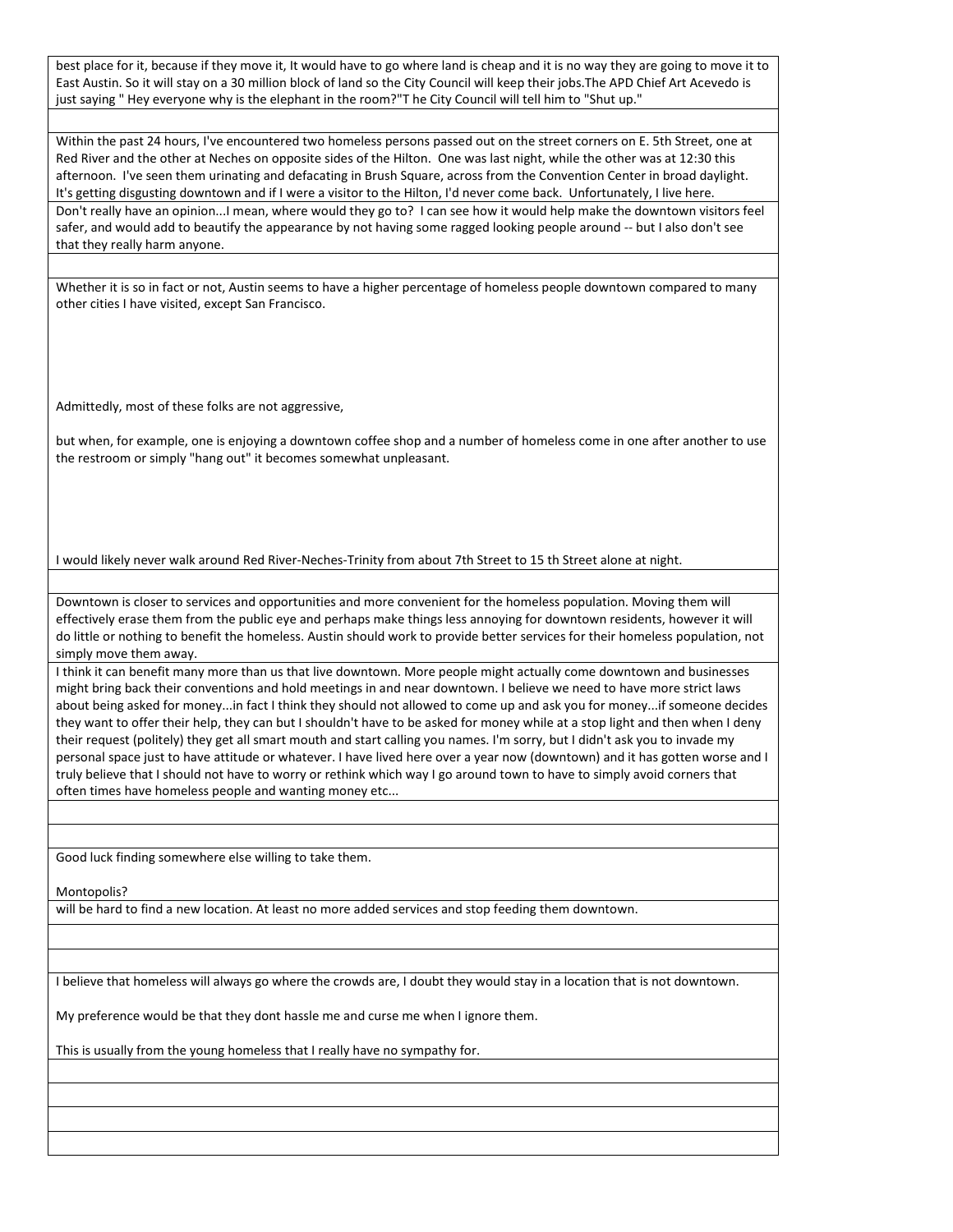I feel that the homeless services should be moved farther away from the entertainment district. I am not opposed to the services being downtown. But the current location is right in the middle of the entertainment distict which is not ideal. Perhaps, if the services were moved to a more affordable part of town, they may be able to support more of the homeless. I am in support of services that help the homeless get off the street rather than just enabling them to stay on the street. I have residential homes in towers in downtown Austin and downtown Dallas. I consider Austin home. The Austin situation is far worse than Dallas. The police in Dallas prevent the homeless from sleeping in parks and on sidewalks. They also restrict panhandling. Austin seems to welcome it or celebrate it. I feel safer on Elm Street in Dallas than I do on Congress Avenue in Austin. I am in favor of restricting panhandling in Austin and moving the homeless out of downtown. Good job Chief Acevedo.

As a resident Downtown for the past 5 years, I agree with Chief Acevedos growing concerns about the social services existing in Downtown. The fear of the aggression of some. I & tourist feel UNSAFE! The negative verbal comments if I choose to ignore them or not quote "give em money". If I choose to park outside my BLDG, my car ends up bent out of shape (broken left mirror, dents on top of vehicle, etc) no indication that a vehicle did it other than the last person(s) I saw & chose not to tip-as they swung their towel around for me to park-were those last seen by my vehicle. I've called these in on 311. Urine-Stink on my car door as I have personally seen them urinate on vehicles, on many walls, condo gated walkways, etc. They eat or sleep & many leave their filth behind. Ultimately & unfortunately, it is a shame that the few good individuals who attend these services for the assistance they need to rebuild their lives, have to suffer the consequences.

provide same or better support for homeless, just not downtown. Make Austin a bit safer or appearance of being safer and higher class.

First, I agree there is a difference in behaviors between the homeless and transient population.

It is not that I think that the location of services shouldn't be downtown. It is that the services are located next door to liquor stores, bars, etc that are horrible negative influences for this population. 10-20 years ago before the resurgence of downtown, maybe this wasn't so much of an issue. Now we are compounding their road to recovery by placing their services near liquor and tourist who fund their alcohol and drug habits.

This is not a safe mix for any of the constituent parties. Also the transient population has definitely changed over the last 3- 4 years and many are much more intimidating than they were just a few years ago. It has only been in the last 1-2 years that I have crossed paths with some really scarey folks.

I think we need services downtown like most cities but it"s clear to me that we have a problem, like not enough. People are always waiting outside. I heard the ARCH is serving 2x the number is was built for. Seems like we need more housing so the downtown shelters can be for the emergencies, or new folks... not the same folks week after week and month after month.

A hobo killed my friend Matt Casey a couple of weeks ago. Its time to fight back. End all downtown hobo services.

Theren were four women ages. 45 - 60 that were walking to one of the downtown restaurants. We were approached three times during this short walk. Two of the ladies were from out of town. I was very ashamed of city. I have lived downtown for over ten years and the shelter has changed the way I view my safety downtown. I worry about all the young people that go out and hope they are safe as well.

In addition to problems for local residents and business people, the homeless downtown give a bad impression of Austin to tourists, who regularly go to downtown venues and events.

I think that moving transient populations out of downtown only moves any issues to surrounding neighborhoods. We need more supportive services.

I believe in order to make downtown Austin more desirable we need to relocate social services out of downtown will be a positive step in growing downtown Austin.

The Social services are not the issue. A loack of housing is the single most important factor when considering WHY the homeless population is loitering outside these agencies with more work/people than they could possibly handle.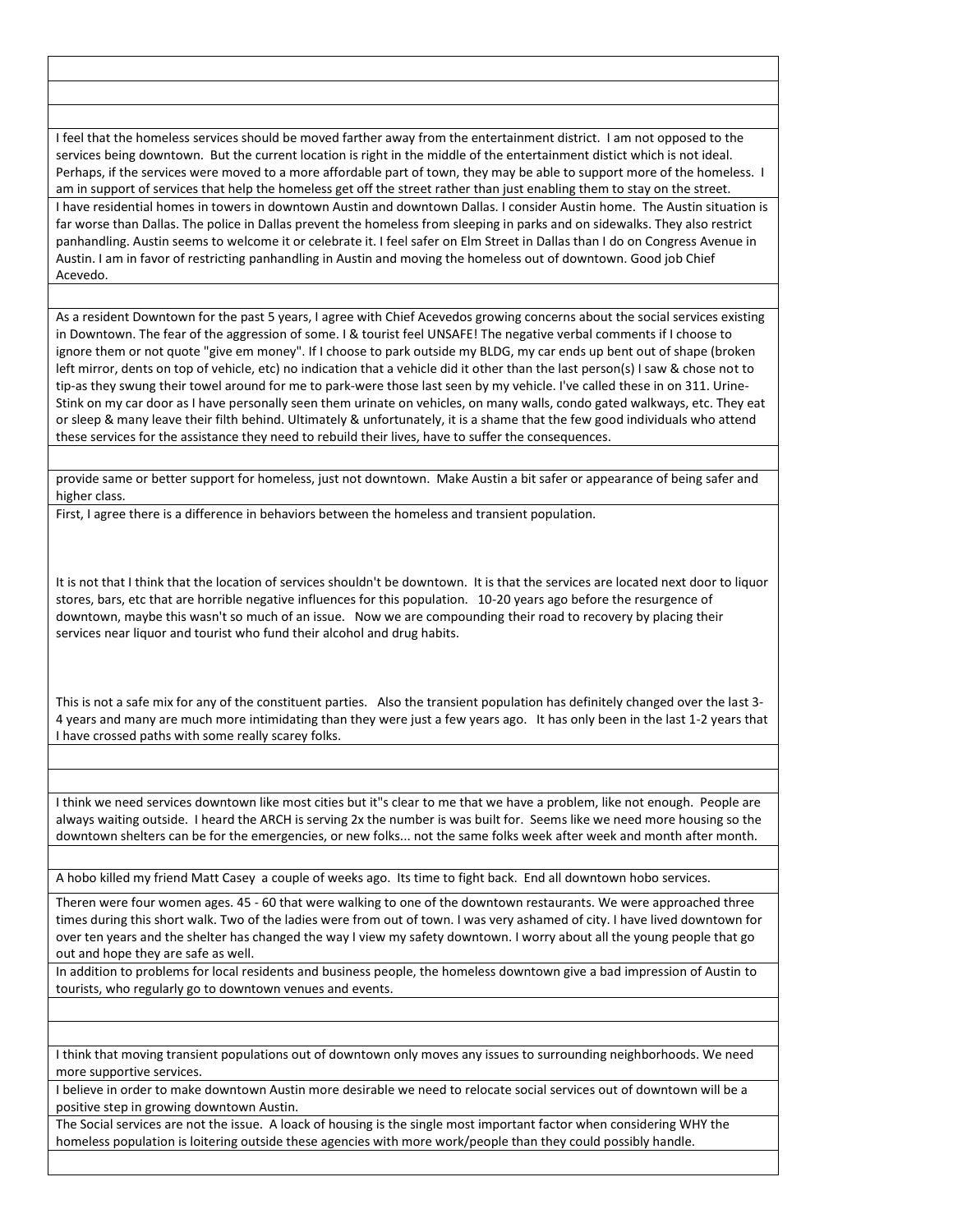I absolutely agree! The concept of having such facility at it's current location is beyond reason. As a result the few that actually do need help are left without assistance as they are far outnumbered by those that take advantage of free handouts. I have seen first hand the exponential increase in homeless in downtown since ARCH has opened. My vehicle has been vandalized by a panhandler. I have to step over homeless sleeping at the doors of my business just to get to work early in the morning. My customers have to walk trough puddles of urine to come to their appointments. I have seen over and over convention attendees being constantly bothered by panhandlers - I can only speculates how much the CoA has lost in sales tax revenues by organizations choosing other cities for their conventions as a result. Has anyone who has approved the current location of these facilities even thought about their actual effectiveness in such close proximity numerous bars and "prime" panhandling spots?

His comments are clearly biased and uninformed.

The oppresive comments portraying the homeless as less than the other residents of downtown is narrow minded. Using fear for political and social gain as a means to oppress those less fortunate such as the homeless unemployed mentally disabled and veterans is disgraceful. Perhaps it is he that should move out of town.

Residents, consumers, tourist, city leaders, business owners if we move the homeless out who will be next group to victimize and fear. Where does it stop. "Love thy neighbor" except by the grace of God there goes I.

We cannot and should not treat the homeless as cattle to be moved to another pasture to graze. Shame on our lack of leadership who as a public servant has a obligation to protect and serve all residents of Austin. NOT just the ones that look like us.

How utterly pathetic that we treat our pets with more respect than other humans.

The Chief is correct. Moving social services out of downtown would be the best thing to happen to Austin since its founding. The aggressive panhandlers hurt residents, businesses and Austin's brand. Ask anyone who lives downtown and owns a dog. We see it all, ever day when we walk our dogs three or four times per day. Social services so close to the entertainment and business districts just enables crime (drugs, theft, assaults). Most of these folks are criminals, not the mentally ill. For every person I see with possible mental issues, I'll show you 100 criminal transients abusing the system. It's got to stop. Our property values and safety depend on moving the ARCH and social services far from downtown.

Now that downtown is trying to be more pedestrian and residential-friendly, the homeless population does not help that mission.

I support him 100% you can't argue with logic and the facts aggressive panhandling has to stop..

Having so many homeless people wandering the streets, hanging out on benches, sleeping and panhandling, living under bridges or in the Shoal Creek area, hanging around the library, etc. harms businesses since areas where the homeless gather are viewed as less safe (and probably are less safe) and I, for one, do not want to walk through a crowd of homeless/smelly/mentally ill (yelling, cursing) people to get to the front door of the store or business. This is also bad for tourism. Every day on Congress Ave you see panhandlers asking for "change for the bus", I've seen potential drug deals at bus stops, yelling/cursing people loitering on benches. The only other city I've been to where it is worse is San Francisco...and we don't want to become like that with homeless people taking over every park, bench and sidewalk!

Austin has a reputation as a place that homeless can come and get free food, and ask for money by day. I used to live in Dallas and the mayor banned that. It was so nice not to be hassled for money or have people knock on my windows at stoplights. I love Austin, but I hate THAT about Austin.

I AGREE WITH THE CHIEF'S COMMENTS ABOUT MOVING SOCIAL SERVICES OUT OF DOWNTOWN

Tougher enforcement of panhandling laws. Better pad follow up of reported aggressive panhandling. Target aggressive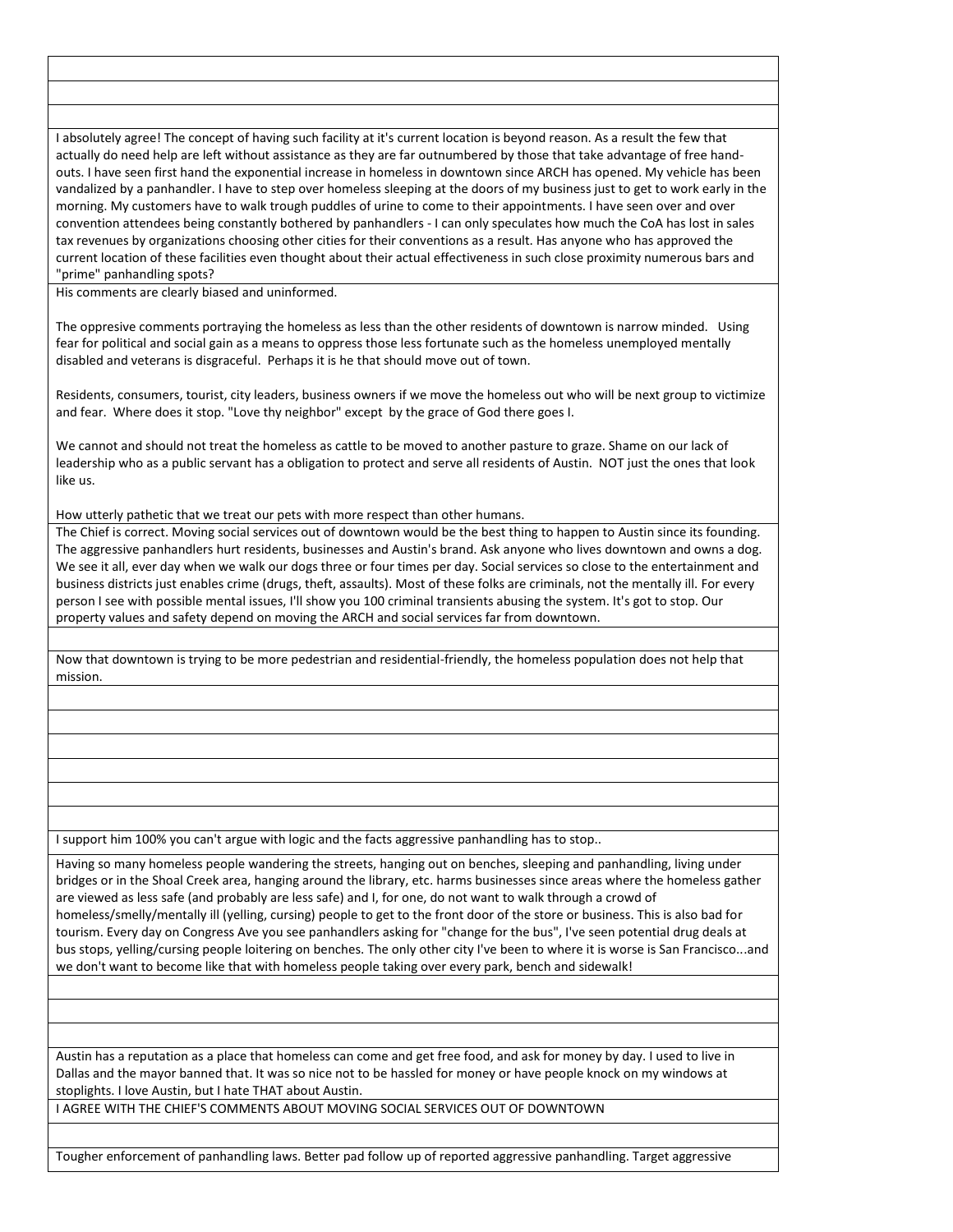panhandlers. The aggressive ones are younger.

The homeless population in Austin has become more noticeable, aggressive, and disheveled in the past five years since I began living downtown. The park between my home and office building is frequently crowded now with homeless people. The benches have become sleeping beds for shoeless vagrants. Some sit empty eyed with tattered clothes, all day, even in the heat. Yesterday, a man passed me that left a strong lingering smell. His clothes were torn. You could see his underwear. Recently, a charity has been delivering food from a truck at the park. Many line up for the services. Every street corner near downtown has a panhandler. Most are harmless, but commuters drop coins or hand dollars and hold up traffic. Payment at traffic stops should be prohibited. I've seen homeless fighting, I've been accosted for cigarettes, cursed at, threatened with infection (I'll give you MERSA, he said), and lunged at once. I support the Chief.

Insufficient data at this point to decisively justify the costs of the move and the tangential issues that a move might cause.

Homeless population will still exist--will they follow the services out of downtown or will they stay close to the source of panhandling income?

What alternative site will have comparable public transit access?

There are still a lot of research to do.

Excellent idea. I am a tour guide for Austin, and the most frequent question I get is "Why does Austin have so many homeless people". The Visitor Center is on 6th St., and so many homeless gather there. A lot of the visitors are afraid of the homeless, and it leaves a negative image of Austin.

I think it is a great idea. I would assume that it would more cost affective to move the services from downtown. The downtown building is in need of many repairs and it could be sold and that money could be used to get a better larger place out of ddowntown. My heart goes out to the homeless and I just feel they would be better served with a larger updated place out of downtown. Some will always be homeless, but most just need help getting back on their feet. We need services for job related help and drug and achohl reabilation. Mental help services as well. As it is now we just have a growing mess that is not helping the homeless or the downtown business.

I've owned a real estate office in DT Austin since 2002. My office is on W 8th Street, a direct path from the homeless shelter to the library. About six months ago, we decided to keep our front door locked at all times. On numerous occasions, we have had homeless people come into our office, inquiring about places to lease or to use the restroom. Once they're in your place of business, it's difficult to get them out the door. Because so many of the homeless are suffering from mental illness, they are incredibly unpredictable. I have been cursed and berated because I'm unable to provide them with an affordable living option. We also frequently have panhandlers who wait for us to park and come into the office. One of our employees had a man who was obviously disturbed, follow her from her car into the office. Buyers looking at DT condos notice and comment on the number of homeless people we have in the area.Many buyers comment on the huge bar scene in the DT area. Downtown is a place that many young people come for many of their social activities. As a father of five daughters that frequent this area it concerns me a great deal to have social services so close to where my young daughters and so many other young girls come to have fun.

The homeless greatly decrease the quality of life downtown and it seems like they can and do get away with anything without any ramifications because no one wants to upset the homeless advocates. How was a homeless shelter chosen to be built within a well known area for alcohol and drugs anyways. Move them far away from downtown and our quality of lives and our investments will increase immediately.

Also, I live near Republic Square Park and food trucks drop off food for them. The amount of trash in the park increases dramatically at those times. I am in the park four times a day and see it firsthand. Maybe if there were located outside a drug and alcohol center they would take advantage of helpful services which will help them find jobs. I do feel sad for the mentally ill who clearly need assistance.

Homeless people make any neigborhood uncomfortable and unsafe. They have issues that need professional help. Downtown just happens to be where they are located now. They need help so they can have a chance to return to society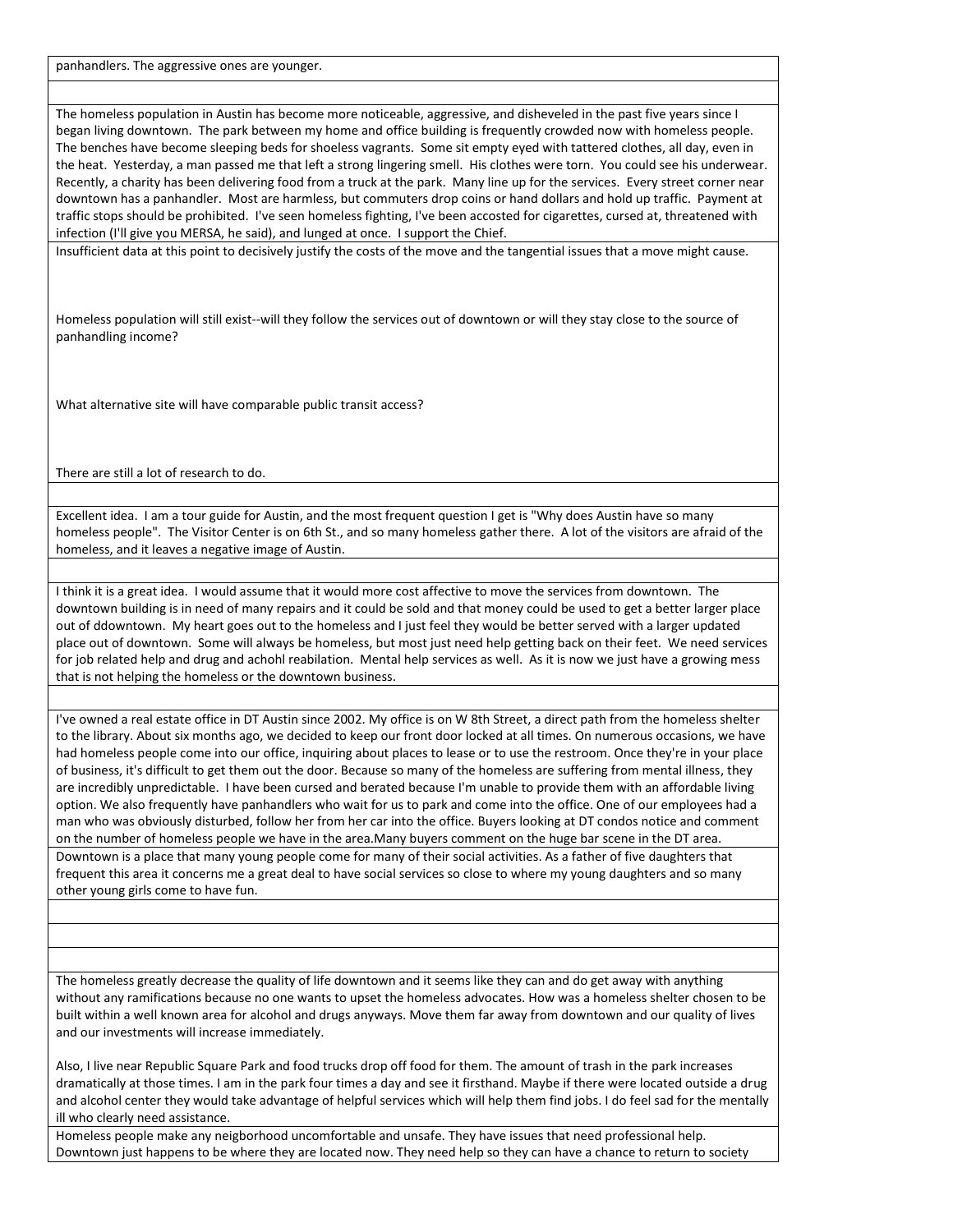and help other homeless people.

Austin is just getting housing options downtown to attach residence of all ages and incomes. It is imperative that we keep it clean and safe just like any other neighborhood.

The best cities in the world have great downtown densities and living conditions. They take care of homeless so people can live comfortably and without fear.

I live in the heart of downtown and feel that with the current location of services to the Homeless population is poorly placed.

I was in a sense, verbally assaulted as early as yesterday by a deaf homeless man while I sat outside eating lunch. This went on for 3 minutes.

The congregating or loitering at every bus stop in downtown makes waiting at a stop light uncomfortable. Being pursued as you walk to your destination would be scary for out of towner or someone who does not come into downtown frequently.

I am all in favor of moving these amazing organizations somewhere outside of the downtown area. This is affecting all of us both financially and in safety.

I agree with the Chief 100% and am glad he took a strong stance even though some in the community have asked for his head on a plate because of his comments.

There is no reason why the homeless should be housed in Downtown. Austin would be a much better place if they were relocated away for the condenced population.

Austin must remain symphatic to the homeless--with a few unfortunate circumstances in your life like loss of job, medical catastrophy, or estrangement from family support because of drug or alcohol use - we might find ourselves in the same situation. However, when first moving to the city I was impressed with the very high homeless population in Austin and the aggression some exhibited. (At a bank on Congress by a woman begging for some of the cash I had withdrawn; at the Randalls on 38th a man followed me to my car to beg money; at the Post office on S Congress a man followed me to my car for money. When I offered a bag I had created with food he became aggressive "I don't need foid, I need money!"

We have to ask ourselves how are we truly helping this population? Food and shelter alone, while necessary and compassionate, only attracts an increasingly higher population. The city needs a real plan. Our tourist industry is too important.

Havent heard his statement yet so cant answer that question.

It's my impression that most of the homeless population is located in the downtown area. If the social services for the homeless are moved from downtown how would the homeless access those services? Do they take a cab, bus, train or walk to the relocated area? What neighborhood or area of the city will be the new target area for the homeless population?

Undecided about moving services. A better network of services and more intervention.

Downtown is getting much more crowed and congested than it was 10 years ago. The needs of the homeless would be much better served at a location outside the centtal business district. Also, the increase in vehicle traffic downtown is a public saftey concern as the homeless are not always vigilant in crossing at intersections an dwatching for traffic.Surely there are better and safer environments to serve their needs.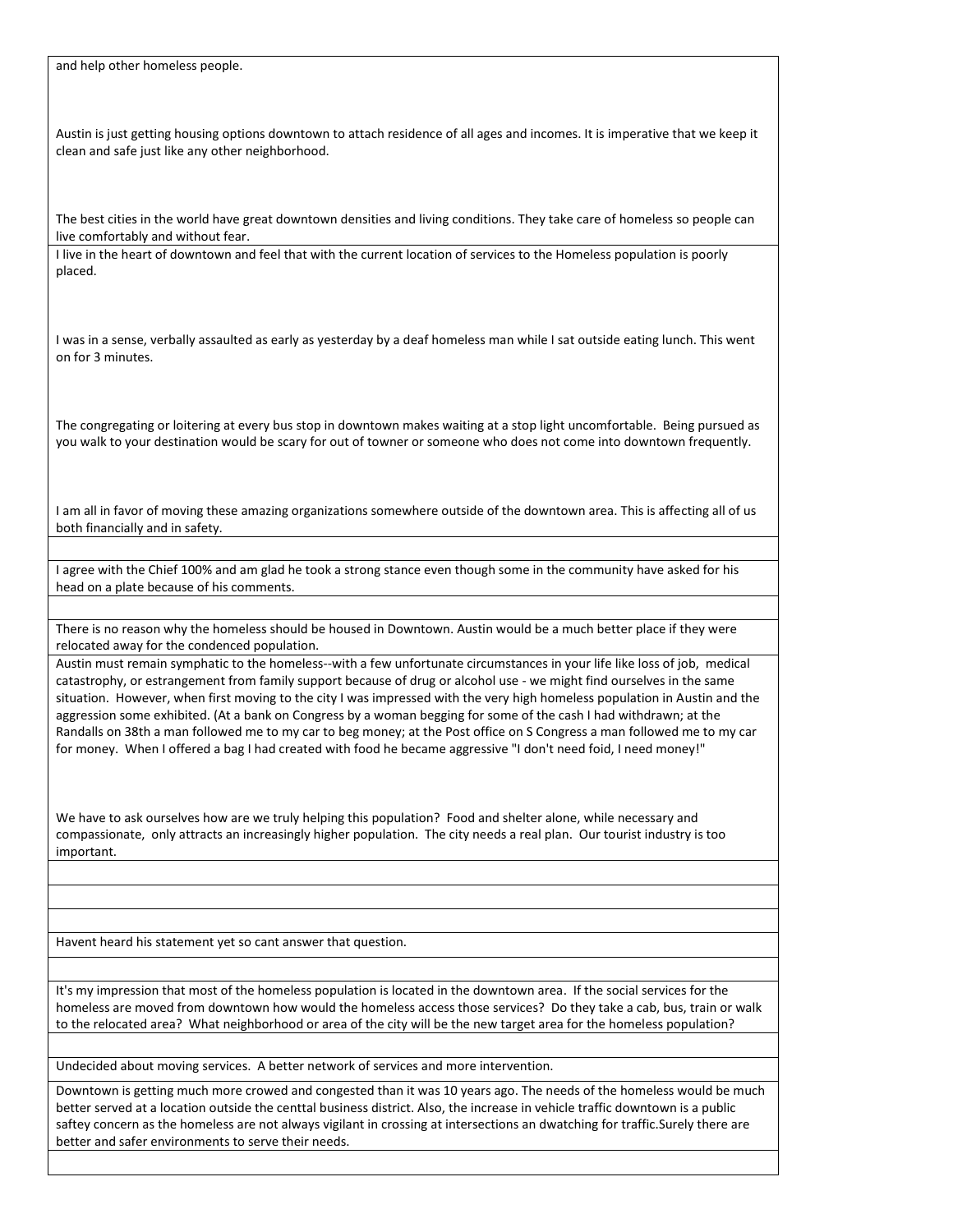Could not agree more. The social services don't necessarily need to be moved completely out of downtown, but having nearly all of the resources for the homeless be within 200 feet of the primary nightlife/tourist district is fairly moronic.

The services need to exist, and they need to exist in a manner and location that makes them useful...but they ought not be at 7th and Neches.

I've lived downtown for about 10 years; While I don't like the fact that prime real estate is used for ARCH and that potentially hurts my property value, I also don't like the idea of downtown Austin being a white washed cleaned up Disneyland for upper middle class professionals. I don't think we should move social services out of downtown specifically because someone who owns a \$500k condo feels uncomfortable interacting with a poor person who might also not be caucasian. I'm not sure of the solution, but a diverse (ethnically and financially) population downtown is imperative to Austin's success.

although i recognise that downtown is a natural place for the homeless to gatherm, because of the parks and the serices from both the city and the county, i find it ludicrous, we put our major resources wiith feet of a bunch of bars and liquor stores which prey upon theri weaknesses

The homeless should have a safe place to sleep, receive meals, receive counseling and related services.

However, in order to continue to attract new renters, new condo owners, visitors, and more conventions the downtown area needs to be clean and safe.

The homeless population does not frequent the restaurants, shop in the stores, or contribute to the tax base. Maybe by moving the shelters and agencies who serve them to another area of the city/county they might receive more focused help.

Booze, drugs, tourists, conventioneers = very bad combination for social services.

I don't think moving the shelter is going to resolve any of the issues. The homeless are still going to congregate downtown. With out the shelter they would be on the streets instead of in the shelter. I have also found that typically the homeless people I have felt threatened by are ones with mental disabilities. I think we should spend more money on services that will give these people the help they need. I had a personal experience one time with an older gentleman who was homeless, incoherent and wondering down the middle of the street. I called 911 and the police showed up, there answer to the problem was to throw him in jail. Honestly jail is not the place for a non-violent person with obvious mental issues. Finally, I think APD should reach out to pedicab drivers to create some sort of downtown watch. The pedicab drivers see more than anyone and I'm sure they would want to do their part to keep downtown safe.

I applaud the homeless services and firmly support the role they play but do not believe having the center located downtown is anyone's best interest.

There is a high density of pedestrian traffic downtown which makes coexistance fraught with difficulty and places an even heavier burden on the police to help try and keep both the homeless and downtown "regular public" safe.

I have been approached by panhandlers close to IH 35/Waller Creek many times and it made me feel very uncomfortable/threatened/quickened my pace. I do worry about my kids downtown at night. Many times, I have been approached by homeless people who wanted to make sure "my car was secure" for a fee. I did not hesitate to "tip" them because I felt they might scratch or otherwise hurt my car if I did not so in that way I did feel very compromised. Not sure how to answer the question whether to move social services from downtown. Where would it be moved to? And would this end just by moving a building to a different location.

My husband and I are part-time residents. We own a unit downtown and come to Austion maybe once a month for 2-3 days at the most. We have not seen the problems with the homeless like the locals. So far the people of Austin have been wonderful. We always enjoy what the city offers... even the homeless and weirdness of Austion.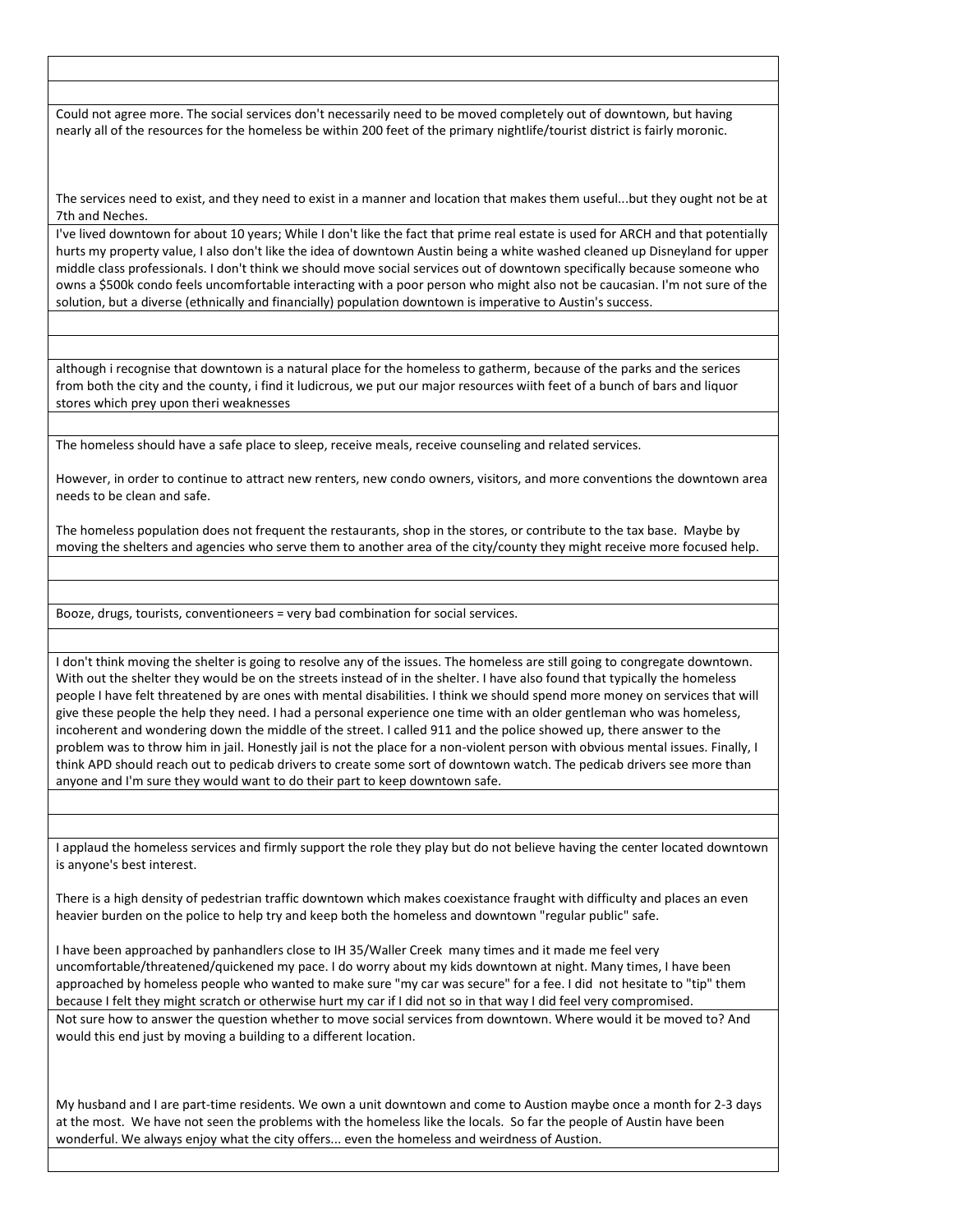The more receptive Austin is to the homeless downtown the more they will be attracted and the greater the nuicense and safety issues will become. The main problem as I see it is that the city is providing shelter without programs to truly help with getting people back on their feet and into productive jobs. My suggestion would be: 1. Ban panhandling and harrassment throughout the city. 2. In exchange for living in a shelter downtown, homeless should have to participate in a work program (CCC type) and receive social services to address any social/health issues. 3. Facilities for those who are unwilling or unable to comply with the above should be located in an area where they do not pose a risk to surrounding residents. 4. If we continue to have fatalities and incidents downtown Austin will develop a reputation as being unsafe which will place a damper on future development. I am a proponent of providing resources to help the homeless get back on their feet, but the current system in Austin appears to be enabling and promoting homelessness. The ARCH faciliites are located in the immediate vicinity of the Convention Center, many hotels, and the Sixth Street District providing ready-made access to a large pool of visitors and tourists to panhandle. This is an ideal set-up for a homeless person who has no desire to change their lot in life, and may explain why the homeless population in Austin is growing. I suggest relocating and de-centralizing the homeless facilties. I understand, there is no easy answer, but the current system doesn't seem to be reducing the homeless population; rather, it seems to be promoting it. I am so disappointed in our downtown. Recently visted San Antoinio and was struck by the contrast compared to Austin. It was clean, did not smell like urine and I was not approached by homeless. It saddened me that my home city had fallen away from its past beauty and had become so dirty and unsafe. It is simply a bad idea to have bars, entertainment, and homeless services clustered geographically. APD has enough challenge controlling the bar patrons and keeping the downtown area safe for its ever expanding resident population. Adding homeless services and transients to the mix is not ideal. It's a no-brainer. We can't have a vibrant downtown as planned with the homeless sheler and other homeless services in the middle of it. Waller Creek will be a very expensive lesson. There are many homeless people outside of our building at brazos lofts. There are times where i am traveling and my fiance has to take out our dog by herself. I feel like there is a safety issue here and we both have concerns with this. I feel very uncomfortable with her walking the dog, especially at night, or going anywhere to grab a bite to eat because of the issues that are out there. You see people talking to themselves, screaming, etc and it is very uncomfortable and you never really know when one of them is going to do something that you are not ready for. Many hang out right outside our door and makes us a little nervous. It would be nice to see less of this. We should not encourage the transient population to gather in the center of our entertainment, visitor centric, professional business district. We own the barber shop at 5th and Brazos and were asking a visitor today how he liked Austin. His response was "great" but there was a transient sprawled out on the sidewalk with police around him. Also, I often see our visitors being harrased for money and that is not an acceptable image for our city. Lastly but not by far the least. When we moved downtown 6 years ago I always felt safe, now I carry mace because the transient population is so aggressive.

I absolutely 100% agree that the homeless shelter and other social services should be moved out of downtown. I have lived downtown for 8 years and routinely see the same vagrants day in and day out. Clearly, the current program is not working and not helping those that truly need and want help. PLEASE close the shelter or at least move it far away from the current location and CLEAN up downtown Austin. We need stronger loitering laws and enforcement of the current panhandling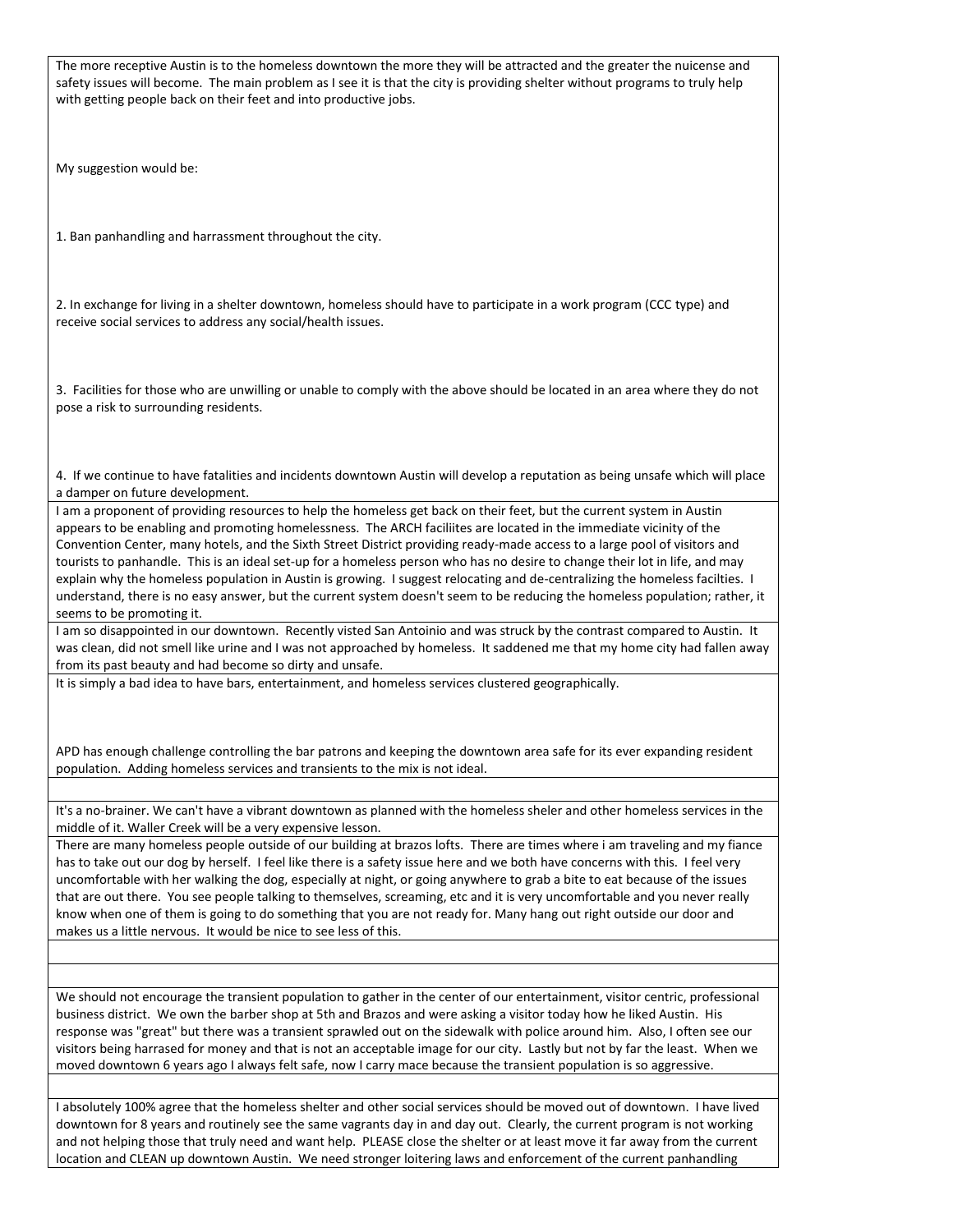laws.

Austin is aggressively buildingupscale condos/apartments, but not addressing the constant transient issue. I have contributed to ARCH, but feel it should be moved from city center.

Will pride more efficient and economic opportunities for individuals whom are homeless. Better access to health care and social services. Safer environment for visitors, workers and residents downtown.

THERE ARE THOUSANDS OF PEOPLE WHO EITHER WORK OR LIVE DOWNTOWN AND HAVE TO SUFFER THE VARIOUS ENCOUNTERS WITH BUMS WHO ENHABIT THE DOWNTOWN AREA. LET ME DISTINGUISH BETWEEN THE BUMS AND PEOPLE WHO REALLY NEED HELP. BUMS KNOW DOWNTOWN AUSTIN IS TOLERANT OF THEIR ABBERANT BEHAVIOR. I BET IF THOSE WHO ARE TOLERANT HAD THESE FOLKS, THE BUMS, CAMPED IN THEIR FRONT PORCH THEY WOULD HAVE A COMPLETELY DIFFERENT ATTITUDE. THESE MARGINAL PEOPLE ARE DESTROYING THE IMAGE OF AUSTIN. TAKE A LOOK AT ALL THE TRASH ON THE STREETS. LOOK AT THE TRASH UNDER THE IH35 BRIDGE AT 6TH STREET. LOOK AT THE HALF DRESSED PEOPLE LYING ON PUBLIC BENCHES, DRINKING/SMOKING DOPE AND CAMPING OUT. WALK DOWN WALLER CREEK, IF YOU DARE, AND LOOK AT THE DEBRIS, ABANDONED CLOTHING, BOTTLES, USED SYRINGES AND VARIOUS OTHER WASTE. FEEL COMFORTABLE AS SOME DERANGED DUDE YELLS, SCREAMS AND THREATHENS YOU AS YOU WALK DOWN THE STREET? THINK HOW THIS IS VIEWED BY VISTORS TO OUR CITY & THOSE WHO HAVE TO TOLERATE IT DAILY.

The homeless shelter should be moved out of downtown and should have never ended up here. There are bars everywhere and all they do in go thru the trash looking for bottles with acohol and asking for money. When I take my trash out they are right there by my gate in the alley downtown passed out, digging thru the garbage or harassing me for money. We are all sick of it.. This is the worst city for Homeless that I have ever seen, over SFO, chicago, NYC, and seattle..

I would volunteer!

Who were the idiot city councilmen that put the shelter there in the first place!!!!!

would moving services out of downtown really mitigate any issues? Might it make the situation worse since downtown would remain a magnet?

Pan-handling (PH) detracts from our downtown experience.

Many PH have mental problems.

If PH gets more out of control, visitors may stop coming to Austin, like San Francisco. I will never return to SF.

PH should be discouraged by police.

PH services should be moved away from downtown.

There is NO question that the Social Services in Austin are needed, but not in the immediate Downtown area. The negative impacts are quite apparent and the fact that have been an increase in homicides, directly associated with the homeless population, the City of Austin must work on short term and long term solutions, NOW.

I would add that downtown (particularly the 6th street area) is not a positive environment conducive to helping those struggling with homelessness change their situation. The bars and crowds serve as enticements to many of those struggling with homelessness because it is an area rife with alcohol,drugs, crowds, and a party atmosphere. Such an environment does not encourage personal responsibility and can be too much of a temptation.

Social services work best in city centers. Multiple locations would be most beneficial but certainly downtown should remain among the locations available.

The panhandling in this city is out of control, it is the worst I have seen in this country and I spend a lot of time in much larger cities such as L.A. where I would expect things to be worse than Austin, not better. Austin has created a reputation for being very attractive and accommodating to panhandlers and has continued to attract additional homeless and make the existing homeless bold in their panhandling and solicitations.i am always approached after dark when alone in my car along all highways including I-35 and watch cops ignore them. I feel threatened when approached by strange men late at night when no one else is around. This city has created a huge problem, having the ARCH downtown was Will Wynn's biggest mistake and now I pay for it with my own safety, there are stabbings downtown by the homeless onto people trying to attend the local bar and music scene. Certainly there are many harmless people around but they are not the ones panhandling literally at every major interse

You can not move the homeless by moving services - you can just deprive them of the services. He is completely out of touch with the true facts.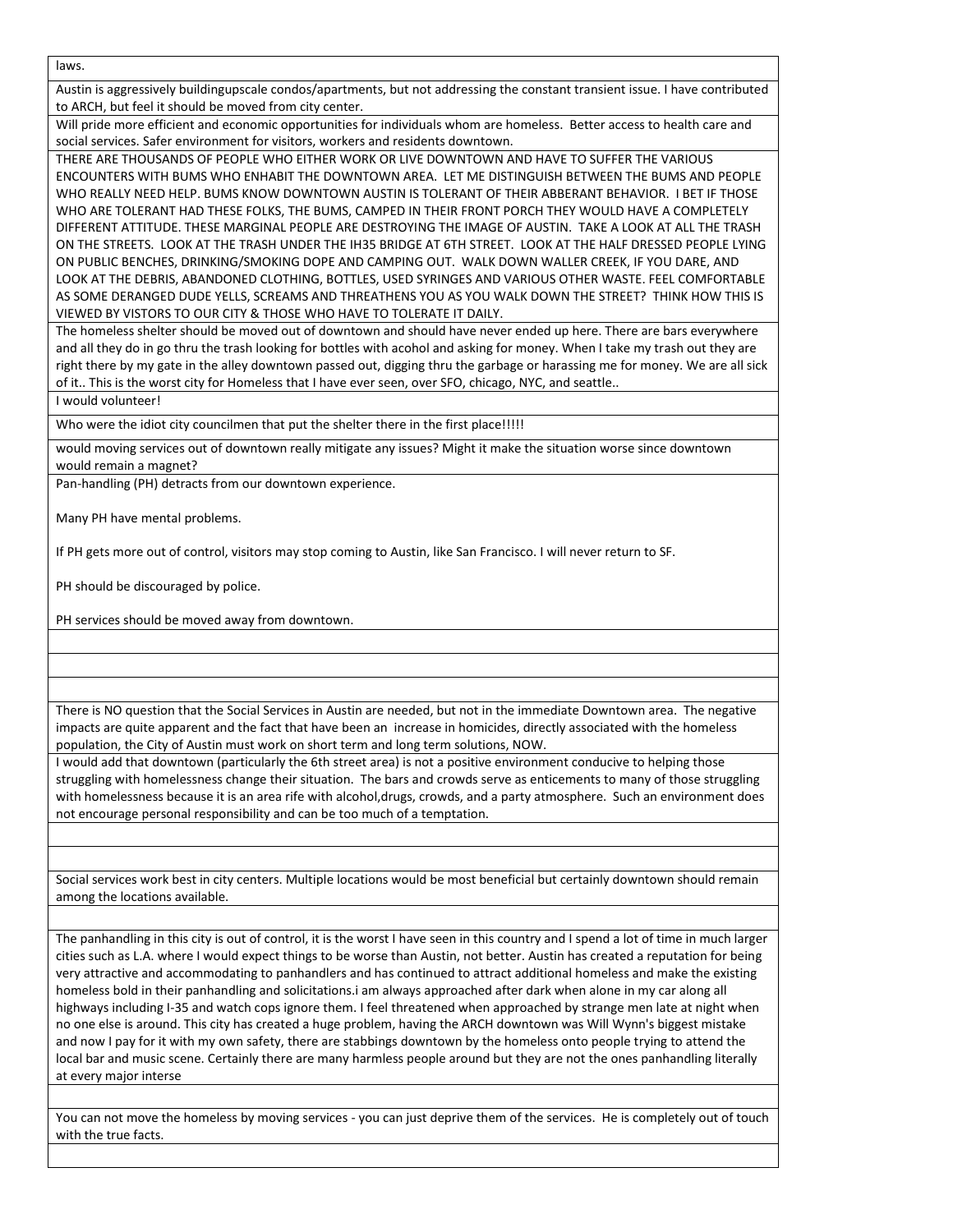I have been traveling a lot recently and not informed about the chief's comments. I can say that if you want a vibrant downtown where people feel safe it's imperative that the city find a way to limit panhandling. Do not let Austin become an attractive place for those who do not want to contribute to society.

It won't clear the homeless from downtown, but it will definitely help. They are becoming very aggressive and is hindering downtown from becoming the amazing community it is evolving into.

we are residents living in the city

we support the restaurants-book store-retail shops

banks spas cleaners

the homeless contribute to trash-occupying the parks

and are on the benches

when we have out of town guest,itvis so uncomfortable

to have every street corner with the homeless with their signs

last week walking over to Swedish Hill bakery

at 9 a.m. Had to literally step over a drunk passed out

on the entrance way to Nest Furniture Store

where are our rights,when we spend our dollars supporting

the city?

With the increasing number of residents moving downtown I believe some changes will be needed to avoid future issues that may arise due to the number of homeless/transient individuals downtown. While I do not have concern walking my dog downtown at night, I have met plenty of women who do fear for their safety walking their dogs at night when particular homeless/transient individuals hang around their residences which I have noticed does occur on occasion.

I am a long time resident of downtown, and one who travels frequently to other cities across the US as well as internationally. In my opinion, Austin should be graded with an F in our dealing with transients / panhandlers. We have allowed them to proliferate when in my opinion, we should have dealt with them in a much less tolerant manner. We have allowed a few of the "Terrytown / Westlake" philosophical "do-gooders" to hold our liveable downtown hostage to street folks, many with severe mental illness, who cannot be rehabilitated, won't be able to realistically exist in low income housing and who chose to live the "on the street" lifestyle that they do.

Austin needs to aggressively move the transient population away from the downtown area. Start by relocating the homeless center at 7th and Neches out of downtown. Locating it in the middle of the entertainment district is ludicrous!!!

New York now has a zero tolerance policy / approach in dealing with the homeless - Austin too The whole downtown area around Neches/Red River and 4th-8th street feels unsafe and I believe it is a direct result of DANA's location. The area west of Congress seems to be unaffected by it though.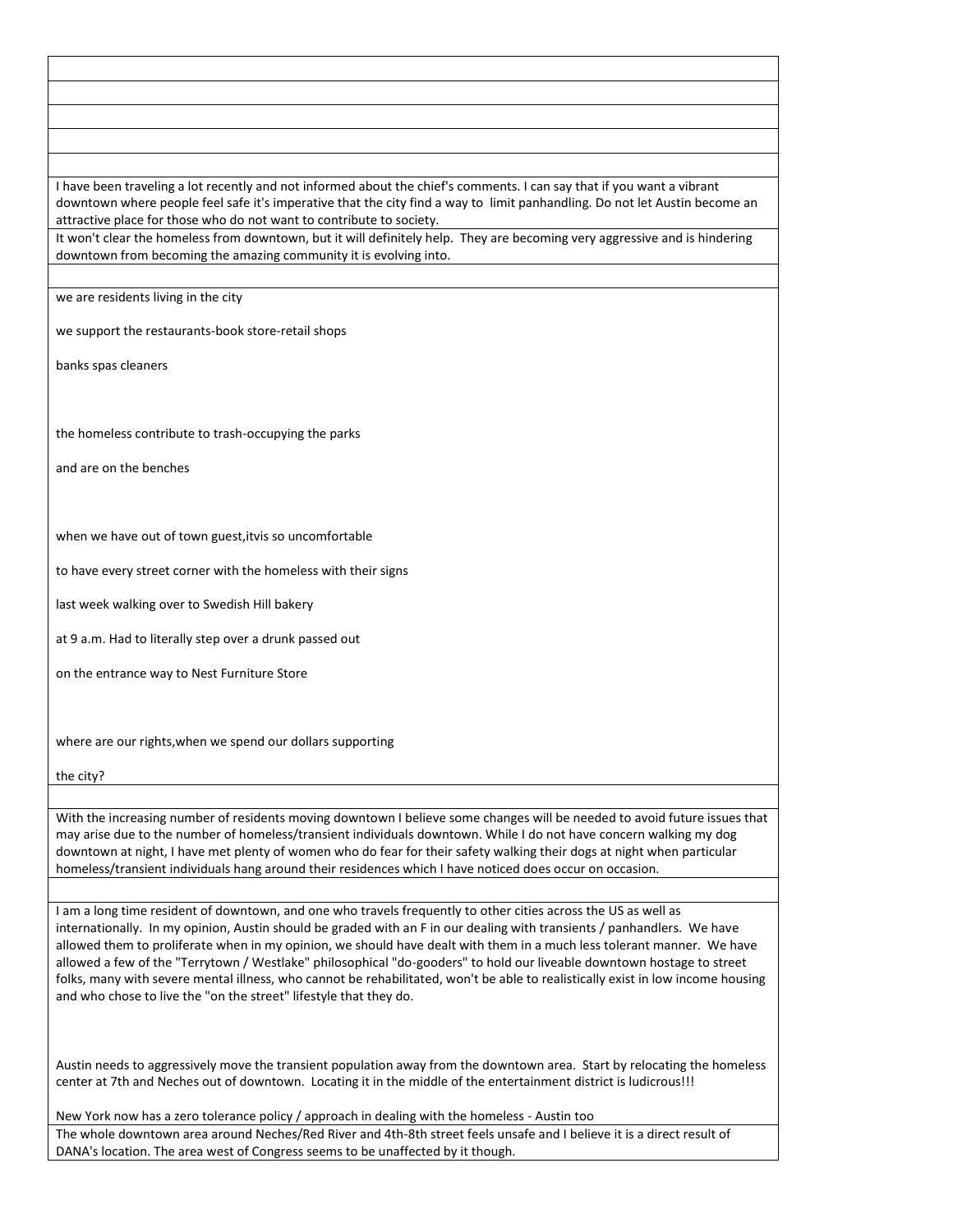I think the real issue is not being addressed by the chief's comment to move the Social Services outside of downtown. The resources needed by the homeless need increased focus and action. Simply moving the downtown social resources is not helping at all. Controlling panhandling could be as easy as making zones where any panhandling is an arrestable offense. Biz could offer incentives to the homeless to sweep and clean our parks and streets for income. A major problem driving the homelessness, and the soon to be homeless, is drugs. They are cheap and everywhere. The Drug Prohibition model covertly promotes the unregulated drug trade by increasing profits to those willing to take the risk. People seeking illicit drugs are not required to show I.D. nor are they hindered if already intoxicated or are having addiction issues. These community choices and laws are only part of the answer required to fix the homeless issue. We cannot fix the problems by thinking the same way that got us here.

There are far too many visitors and residents living downtown and the physical threat of the homeless population is concerning. I don't feel as though having the social services in the center of our town where out of towners come to see our city are harassed by homeless people. I work hard and take pride in where I live, and I do not want to be concerned about my physical safety for unavailable problems.

Move them out, there is no reason to have it DT. Our DT could be a beautiful place if you remove the items that make it not look good....aka homeless. There is not a single reason that the shelters need to be DT. Yes our tax dollars and donations will take care of them but it doesn't have to be DT.

I now like him a lot. I didn't before those comments

100% behind The Chief's words. Living on the corner of 5th/Sabine we've seen it all from the homeless relieving themselves openly. throwing their trash in the creek, bathing in the creek, sleeping on benches, sidewalks, escape stairway of building on 6th/Sabine, sexual acts, aggravated assaults on tourists/locals, attempts to break into cars and mostly encouraging an active drug trade resulting in aggressive panhandling to feed their addictions.

It makes no sense to have homeless shelters next to the entertainment business. Heard tourists state often that they won't go out at night or that downtown is a "dump" because of the number of homeless hanging around and relentlessly acosting them for money.

If we want a vibrant downtown, people have to feel safe and until this happpens we'll never attract businesses which want to invest in making it so. Kudos to the Chief for telling the truth even though it's unpopular to do so! Thank you Chief Acevedo!!!!!

I think many homeless are taking advantage of our area under the umbrella of "they have no place else to go." The city is trying to put in benches, etc. only to be taken over by people who need services. I don't think that downtown is the place to house homeless services as it is a tourist attraction and will deter visitors which will affect Austin's economy. As more and more cities "bus" their homeless to Austin, I fear for our safety downtown. I live downtown and have experienced homeless individuals who scare me and my friends because I am not what condition they are in (emotionally, alcohol-related, etc.)

Please relocate the homeless and put their shelter in another area. Downtown Austin is not the place to house them.

I own a property downtown East of congress which i lease out. I have had this property a number of years, but in the last 5 years, it has become more difficult to keep tenants due to the increase in homeless population during this timeframe and the consequent issues widely publicized. This is in spite of the fact that the rental condo is a very nice property and complex - its location makes keeping renters difficult.

Agree with all points

It would improve the downtown experience both day and night.

Having the Social services outside downtown will better control the deterioration of downtown caused by the homeless.

I struggle to take Chief Acevedo's comments seriously since his comments on other efforts are a joke. For example, the noise ordinance for West 6th Street is not enforced and is a laughing joke of the violators such as The Ranch and Molatovs.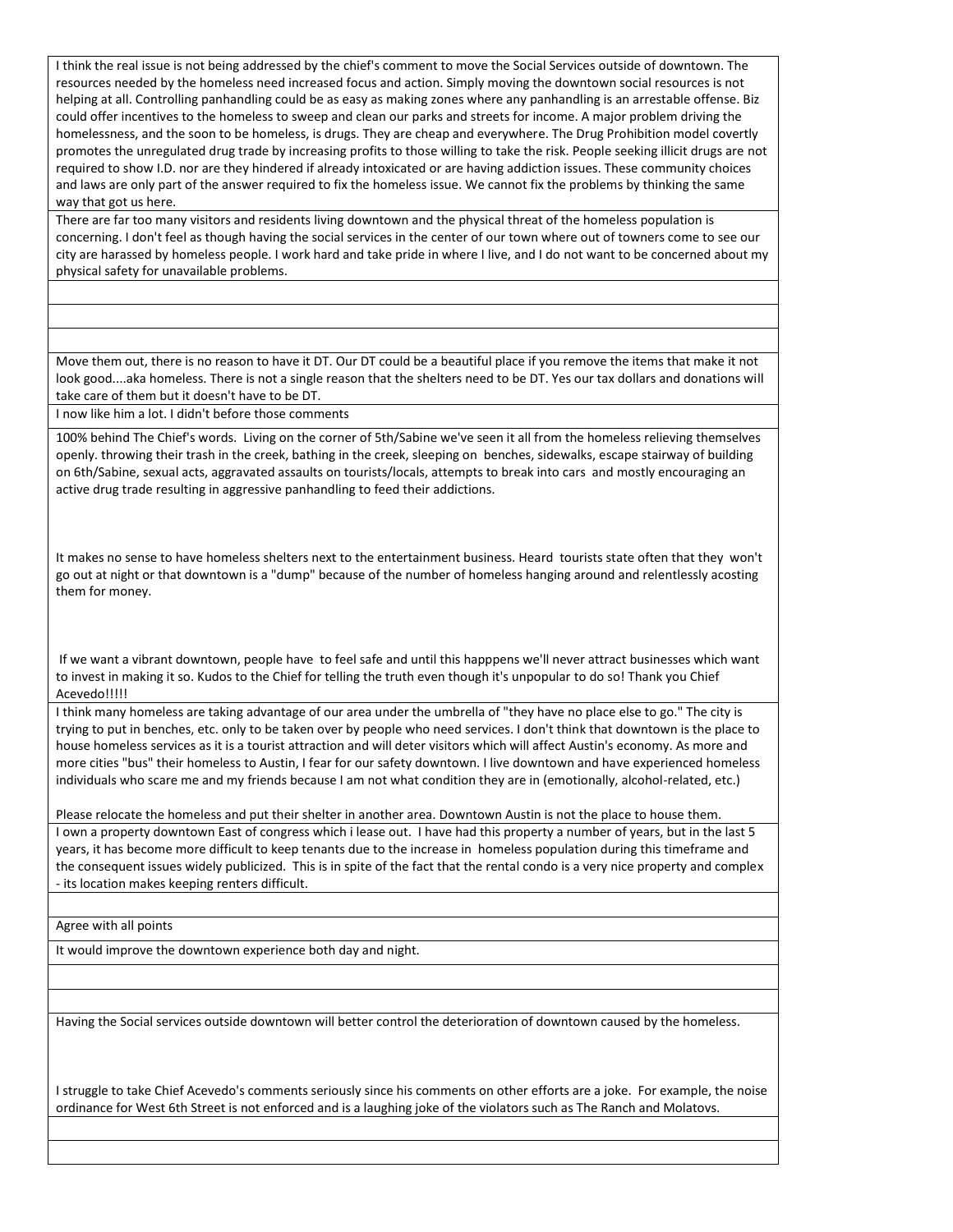I agree. I used to work at Jaimes Spanish Village (now Pelons) and the restaurant went downhill after the opening of the Salvation Army and other shelters nearby.

I can see some on both sides. There's always going to be homeless downtown and having services nearby is better than them completely fending for themselves in whatever way they will. But by having the services downtown, it will attract transients and homeless downtown that might otherwise have just gone wherever the services were. There are always a bunch of people sitting or standing on the sidewalks around the shelter and even if not actually threatening pedestrians, it doesn't look or feel like a good situation. It would be nice to know if the homeless that are always around and digging in garbage cans and what not actually use the services or if it's primarily the temporarily homeless or transients that do.

I think it is long over due to relocate the homeless out of the downtown area. Austin has such a good reputation nationwide and has so much potential to further develop the downtown area; that it is a shame that we continue to showcase our homeless by keeping social services at it's current location. We live 3-4 blocks due south of the homeless shelter and there's not a day that goes by that multiple emergency calls are made to the shelter, most of which are false alarms, with fire engines blaring and emergency vehicles in tow, totally disrupting traffic and the beauty of downtown. It gets worse at night because the sirens seem to never stop. I have watched from my balcony, on many occasions, where the fire trucks race to the shelter like there's a five alarm fire and then turn the sirens off, spend 5 minutes assessing the situation and then drive off with their lights on back to the fire station. This happens all the time. There is no telling what these false alarms are costing

I have many visitors at my 555 condo from out of town and state and they get comments all the time on how bad downtown Austin panhandling is and how they feel threatened... and I agree.

I just learned of this today, and I have had the same thoughts for years. I travel frequently to other large cities, and feel that the panhandling in Austin is somewhat out of control. As a man, I rarely feel threatened as I see these people very often, but I feel sorry for the females and the visitors to Austin as they probably have to deal with a lot of implied pressure from these pan handlers. It seems that the panhandlers know there are plenty of easy marks out there, many of whom probably aren't prepared to fend off these advances for money. Homelessness is a problem and a shame, but this looks like something else, opportunism. I would gladly volunteer my time or money for programs / charities that have a cohesive plan to help these people, but the present situation probably serves the wrong people in that community and jades the public against the plight of the true impoverished.

I work at convenention center & last week on 3 occasions reported homeless who had somehow found badges to wear and were asking for handouts. When confronted they quickly left the building.

On the street I often see them engaging convention visitors and tourists in hopes of a handout. This is very bad for our image

Downtown, especially in the 6th Street Entertainment District is a bad idea. The District attracts visitors and tourists and the homeless give a bad impression of the city.

However, it may be difficult, if not impossible, to get the churches and the Salvation Army to go along with moving the homeless services elsewhere.

Certainly I feel safer west of Congress Ave. and south of 5th Street due to the lack of homeless people.

totally agree!

This is not the place ! Doesnt make any sense at all

There is a lot of students !

Is not safe !

I will never forget the restaurant above Maggie Mays that threatened to close if the homeless shelters were allowed to be built downtown twenty years ago.

He closed as promised and said it would screw up downtown forever. Now the Police Chief agrees with him. Who would have figured someone in city hall had a brain.